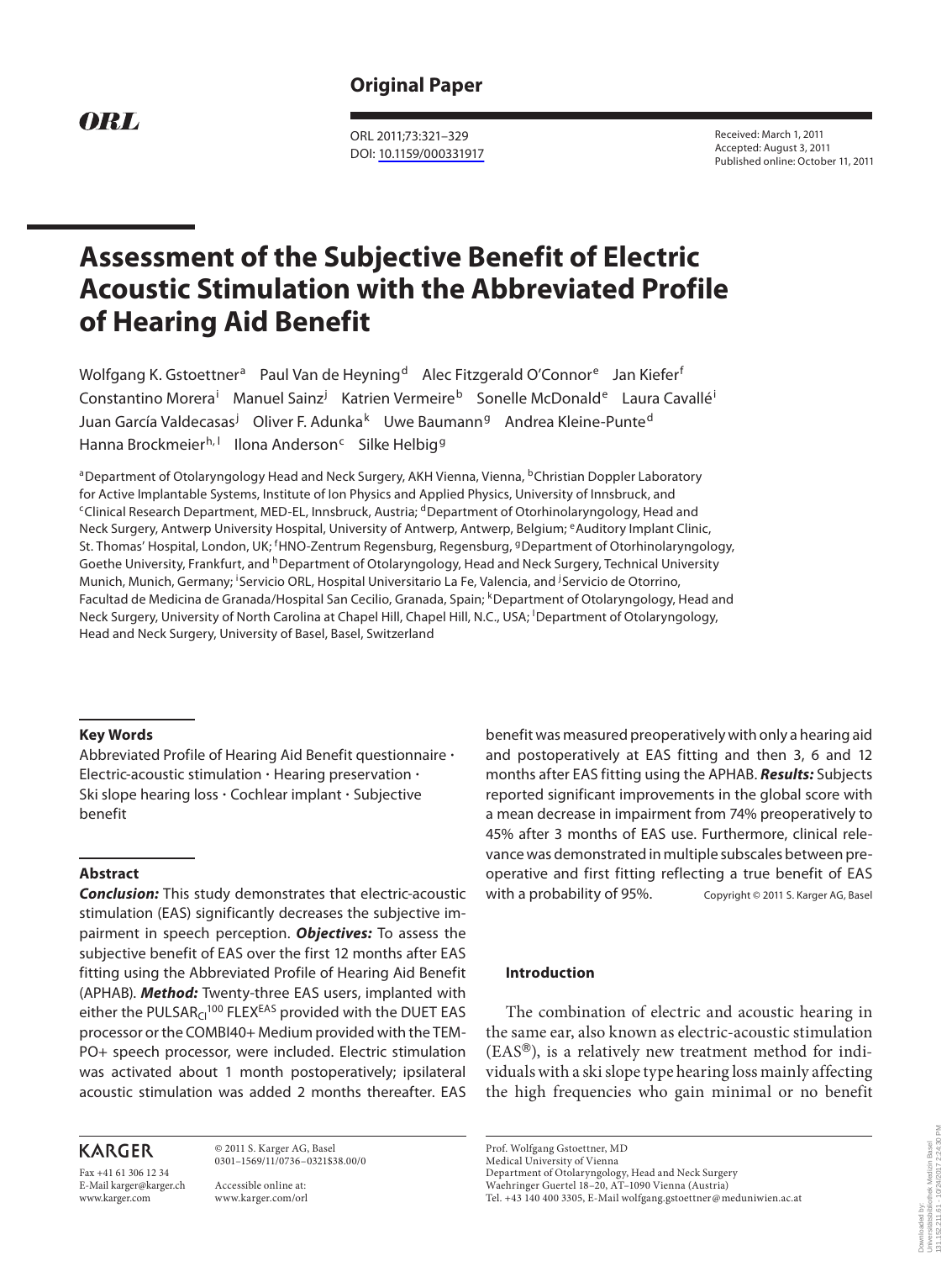from traditional instrument amplification. EAS was first performed in 1999 [1] and is now a routinely used treatment method. The main focus of EAS is based on the use of residual acoustic hearing in the low frequencies. It is thus of crucial importance during EAS surgery to prevent any damage to the apical low-frequency regions of the cochlea by means of, for example, a limited insertion depth, shorter electrodes or flexible electrodes specifically designed for hearing preservation [1–3] .

 When residual hearing is successfully preserved during cochlear implantation, audiological outcome measures demonstrate that EAS users have a marked benefit and that a strong synergistic effect of using both electric and acoustic devices exists, which is particularly noticeable in speech understanding in noise [2, 4–7] as well as in music perception [8].

 In addition to these audiological outcome measures obtained by objective testing, subjective benefits are also of great importance. And, although the subjectively perceived benefit generally corresponds with and supports the objectively measured improved speech perception, benefits seen in speech perception testing may not account for every aspect of subjective benefits. Studies (as reported in Cox et al. [9]) have shown that subjectively rated improvement in speech understanding, attributed to the hearing aid, accounts for less than 40% of the variance in satisfaction regarding the hearing aid. This result suggests that user satisfaction is in fact also greatly impacted by other issues such as acoustic feedback, dexterity or user expectations.

 To evaluate subjective benefits, patient self-report surveys [10] or questionnaires such as the Glasgow hearing aid benefit profile [11] or the Abbreviated Profile of Hearing Aid Benefit (APHAB) [12, 13] are generally used. The APHAB questionnaire, as used in the present study, was designed for hearing-impaired patients to report the amount of trouble they are having with communication and noise in everyday situations. In the past, multiple studies have already been using the APHAB to obtain such subjective results [14, 15]. However, since EAS is still a relatively new treatment method, only few studies have been done so far using the APHAB to investigate the subjective benefits of EAS. Helbig et al. [16] performed such a study, using the APHAB questionnaire, amongst speech perception tests, to evaluate the subjective benefit of a cochlear implant (CI)/EAS user upgrade to a combination of hearing aid and speech processor in one single device (DUETTM). Before the upgrade, 6 of the 9 study subjects were CI-only users and did not use EAS as they considered it too cumbersome to wear 2 different devices (speech

Table 1. Inclusion criteria of M-Electrode and FLEX<sup>EAS</sup> study subjects

| Postlingual, nonprogressive sensorineural hearing loss                                                                                                                               |
|--------------------------------------------------------------------------------------------------------------------------------------------------------------------------------------|
| Monosyllable scores in quiet of $\leq$ 45% (M-Electrode study) or<br>$\leq$ 50% (FLEXEAS study) at 65 dB SPL in best-aided condition<br>(Oticon Adapto P behind-the-ear hearing aid) |
| Pure-tone hearing levels:<br>125, 250 and 500 Hz: ≤65 dB HL                                                                                                                          |
| 1,000 Hz: $\geq 60$ dB HL (M-Electrode study) or $\geq 50$ dB HL<br>(FLEX <sup>EAS</sup> study)                                                                                      |
| 2,000-8,000 Hz: ≥70 dB HL                                                                                                                                                            |

processor and in-the-ear hearing aid) in the same ear. After the upgrade, all subjects did not only perform equally well or better in the objective speech perception tests, but showed also a tendency towards fewer problems with the DUET EAS system in the subjective APHAB questionnaire. Furthermore, all subjects remained EAS users with the DUET system. This suggests that the subjective benefit cannot only be attributed to the improved speech perception, but was also greatly influenced by the convenient fact that the EAS users were no longer required to wear 2 devices in the same ear but only one single device.

 The present study focuses even more specifically on the subject benefits of EAS and assesses the subjective benefits reported by EAS users over time using the APHAB.

# **Subjects and Methods**

#### *Subjects*

 Twenty-three subjects with bilateral, symmetric hearing loss were enrolled in this investigation. Subjects were initially participants of 2 clinical trials which investigated the outcomes of EAS [7, 17]. The inclusion criteria were the same in both studies (table 1), and each study site followed the same surgical protocol for atraumatic electrode insertion and the same recommended insertion depth of 18–22 mm. In both studies two different electrodes, however, both specifically designed for EAS treatment by MED-EL (Innsbruck, Austria) were used, namely the M-Electrode and the FLEX EAS electrode. Both electrodes feature 12 stimulation channels with contact spacing of 1.9 mm resulting in a total contact extent of 20.9 mm.

Subjects from the FLEX<sup>EAS</sup> study were fit with the DUET EAS system which was the first device on the market that provided electric stimulation via the CI and acoustic amplification of audible low-frequency sounds in one combined speech processor. Subjects from the M-Electrode study were fit with the TEMPO+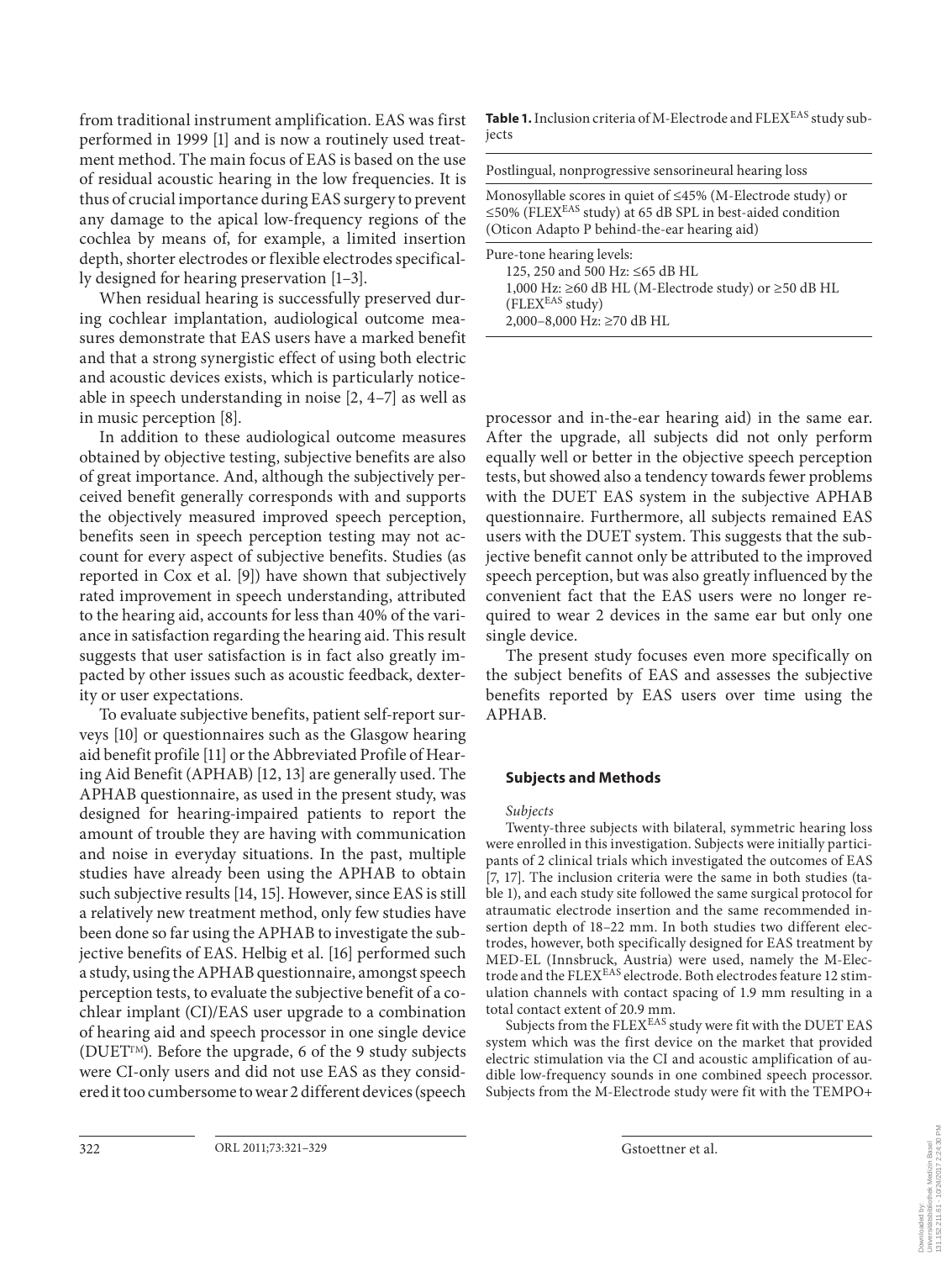speech processor and a separate in-the-ear hearing aid (Oticon Adapto-P, Oticon, Denmark) which was added to the same ear (as no DUET EAS system was available at the time of this study).

Eighteen subjects from the FLEX<sup>EAS</sup> study and, additionally, 5 subjects from the M-Electrode study completed the APHAB questionnaire and were included in this analysis.

#### *Methods*

Preoperative Assessment

 Before implantation, all subjects used their preferred, everyday hearing condition. This means that some used hearing aids in both ears, some used a hearing aid in one ear and no acoustic amplification in the other ear, and some used no acoustic amplification at all in either ear. Thus, when answering the APHAB questions preoperatively, the subjects' hearing conditions were those used in everyday life.

#### CI and Hearing Aid (EAS) Fitting

 The subjects were initially fitted with their speech processor (TEMPO+ or DUET) 3–5 weeks after cochlear implantation. The processor was fitted for the full frequency range available to provide adequate experience with electric stimulation via the CI alone. After 2 months, the acoustic amplification was added to the same ear, and thus the EAS mode was introduced to all subjects. The CI was fitted by determining at which frequency the audiogram surpassed 65 dB HL hearing loss. The low-frequency cutoff point of the electrical stimulation was set at this frequency point. The upper limit was set at 7,000 Hz. In both studies the acoustic stimulation was fitted in order to only amplify the audible low frequencies up to the frequency point where the audiogram reached 80 dB HL. For the M-Electrode group using a conventional hearing aid, fitting was performed using the Oticon Genie fitting software.

#### Postoperative Assessments

 As described above, each subject completed 2 months of CIalone experience before the EAS mode was introduced. Thereafter, subjects had to complete the APHAB at EAS fitting as well as 3, 6 and 12 months after EAS fitting. In all postoperative test intervals when answering the APHAB questions, subjects referred to their hearing condition using EAS in the implanted ear and the hearing condition as used in everyday life in the contralateral ear, i.e. using a hearing aid or no acoustic amplification.

 Detailed information about the objective speech perception tests performed in the two clinical trials combined in this study can be found in the papers published by Helbig et al. [17] and Gstoettner et al. [7].

#### Abbreviated Profile of Hearing Aid Benefit

In the APHAB [12, 13], subjects report about the amount of trouble they are having with communication and noise in everyday situations, i.e. the APHAB measures the percentage of difficulty experienced by subjects. The APHAB comprises 24 items that are divided into 4 subscales and summarizes these in a global scale. 'Ease of communication (EC)' is defined as the strain of communicating under relatively favorable conditions. 'Reverberation (RV)' considers communication in reverberant rooms such as classrooms, whilst 'background noise (BN)' considers communication in settings with high background noise levels. 'Aversiveness (AV)' evaluates the unpleasantness of environmental sounds.

Each item of the APHAB is a statement, and the subject must choose whether this statement is true by choosing from 7 options, ranging from 'A = always (99%)' to 'G = never  $(1\%)$ '. Several of the statements are presented in reverse order so that subjects focus on the content of the questions. A detailed description on the administration and application is available in the paper of Cox [13] .

#### Statistical Analyses

 Descriptive statistics were used to report baseline characteristics (e.g. age and gender). Quantitative data are presented as mean and range (minimum and maximum), and qualitative data as absolute and relative frequencies. The data distribution of the APHAB global scale and the 4 APHAB subscales (EC, RV, BN and AV) are shown in graphs (box plots). A value of 100% reflects the highest possible impairment, i.e. the higher the percentage, the more subjectively reported problems. The subjective benefit of EAS was measured using the APHAB at different test intervals after implantation and compared to the preoperative acoustic hearing aid condition. One-way repeated-measures ANOVAs (GLM) with time as factor were performed on the APHAB global score and the APHAB subscales (EC, RV, BN and AV) to investigate if significant improvement over time occurred. For each ANOVA, Mauchly's test of sphericity was applied. If sphericity could not be assumed, the Greenhouse-Geisser correction was used as part of the ANOVA. The Kolmogorov-Smirnov test was used to check the data distribution. To detect differences between the test intervals (difference from the preoperative testing to the first fitting, first fitting to the 3-month test interval, from the 3-month to the 6-month test interval, and from the 6-month to the 12-month test interval) parametric paired-sample t tests were applied.

 To determine the clinical relevance of EAS, a benefit score of the APHAB was assessed, according to the method of Cox and Alexander [12]. The benefit score was calculated by subtracting the aided average (e.g. first fitting) from the unaided average (e.g. preoperative testing). If the difference in benefit scores on the 3 subscales EC, RV and BN were at least 10% (difference in mean) greater for the respective test strategy, it can be concluded from the clinical perspective that this difference reflects a true benefit with a 95% probability.

Statistical significance was set to  $p < 0.05$ . When considering Bonferroni's adjustment for multiple comparisons, p values less than 0.0125 indicate statistical significance for 4 pairwise tests. SPSS 16.0 for Windows software (Chicago, Ill., USA) was used for all analyses. Graphs were created in Microsoft Office Excel 2003.

#### Ethics

 This study was conducted according to EN 540 standards (the standards in operation at the time of the M-Electrode study) and ISO 14155 parts 1 and 2 for the FLEX EAS study. Ethics approval for the study was received from each participating institution, and all relevant competent authorities approved the study.

# **Results**

Data of 23 EAS users implanted with either the FLEX EAS or the M-Electrode were analyzed in this study. Twelve women (67%) and 6 men (28%) were included from the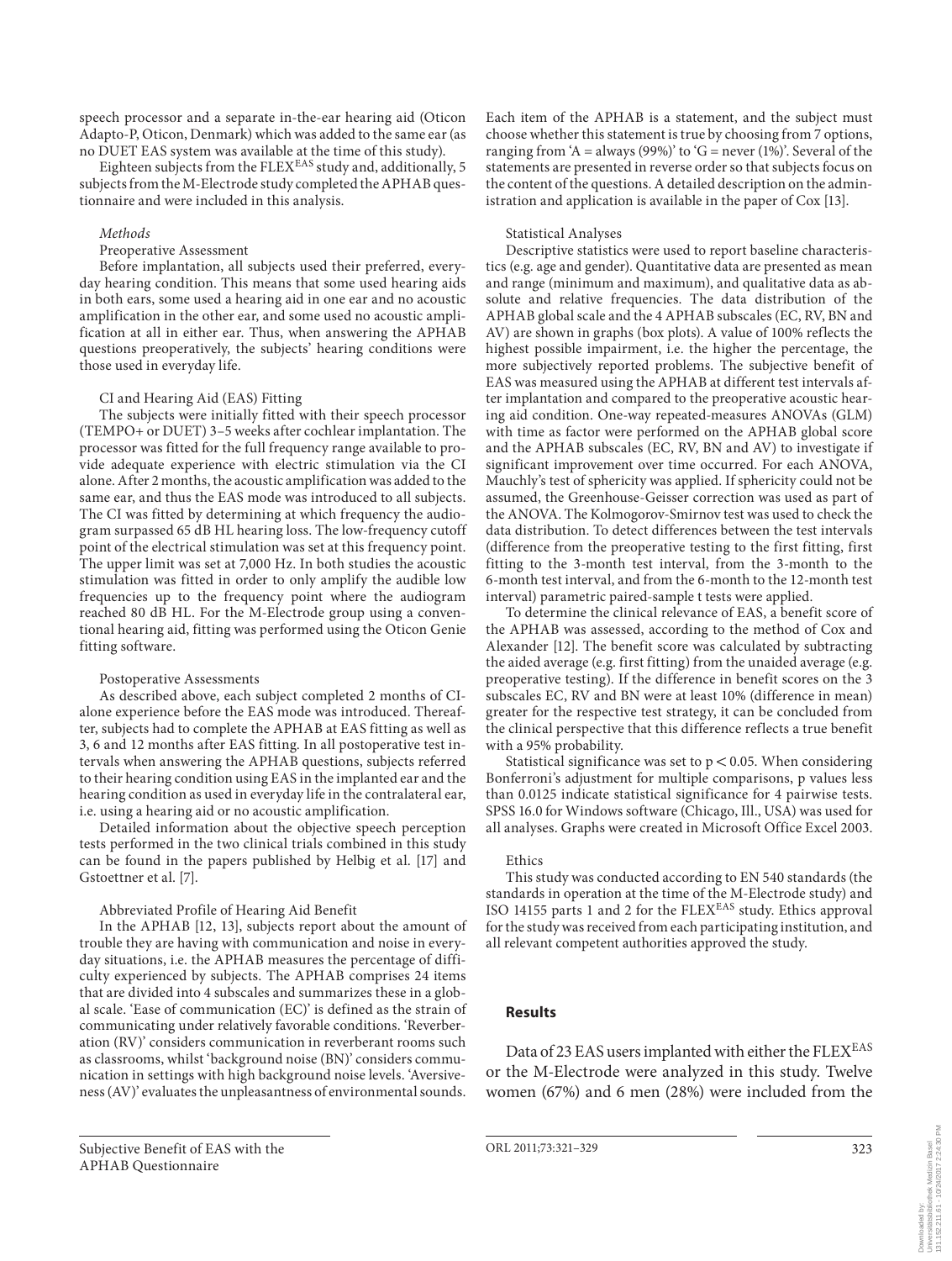

**Fig. 1.** APHAB global score: subjectively reported problems (black squares: mean; horizontal stripes: median) for patients using EAS over time. A value of 100% reflects the highest possible impairment.



**Fig. 2.** APHAB EC subscale: subjectively reported problems (black squares: mean; horizontal stripes: median) for patients using EAS over time. A value of 100% reflects the highest possible impairment.

FLEX<sup>EAS</sup> electrode study [17]. The mean age at surgery was 51 years, with a range of 22–75 years. Nine patients (50%) were implanted in the left ear and 9 patients (50%) in the right. The mean age at onset of profound hearing loss for both ears was 44 years, with a range of 12–66 years. The mean duration of deafness at assessment time was 20 years (range: 5–38 years). One woman (20%) and 4 men (80%) were included from the M-Electrode study [7]. The mean age at the time of surgery was 57 years, ranging from 48 to 69 years. Four subjects were implanted in the left ear and 1 in the right. The mean age at onset of profound hearing loss was 43 years (range: 25–61 years), and the mean duration of deafness was 24 years (range: 11–54 years).

 In figures 1–5 , mean APHAB percentage scores for the global score and for the EC, RV, BN and AV subscales are shown for the different test intervals. The measured mean percentage of problems decreased from 74% before implantation to 45% after 3 months of EAS use for the global scale, from 57 to 28% for the EC subscale, from 83 to 55% for the RV subscale, from 82 to 53% for the BN subscale and from 45 to 27% for the AV subscale.

 According to the results of one-way repeated-measures ANOVAs, the improvement over time with the EAS condition compared to the preoperative acoustic hearing aid condition for the global score and for all subscales was statistically highly significant  $[p < 0.001;$  global score:  $F(2.5, 46.9) = 26.91$ ; EC:  $F(2.3, 42.9) = 15.20$ ; RV:  $F(2.7, 46.9) = 15.20$  $50.6$ ) = 16.48; BN: F(2.6, 49.4) = 22.01; AV: F(1.9, 35.8) = 3.35; table 2].

 Statistical analyses investigating the differences between the single test intervals revealed significant im-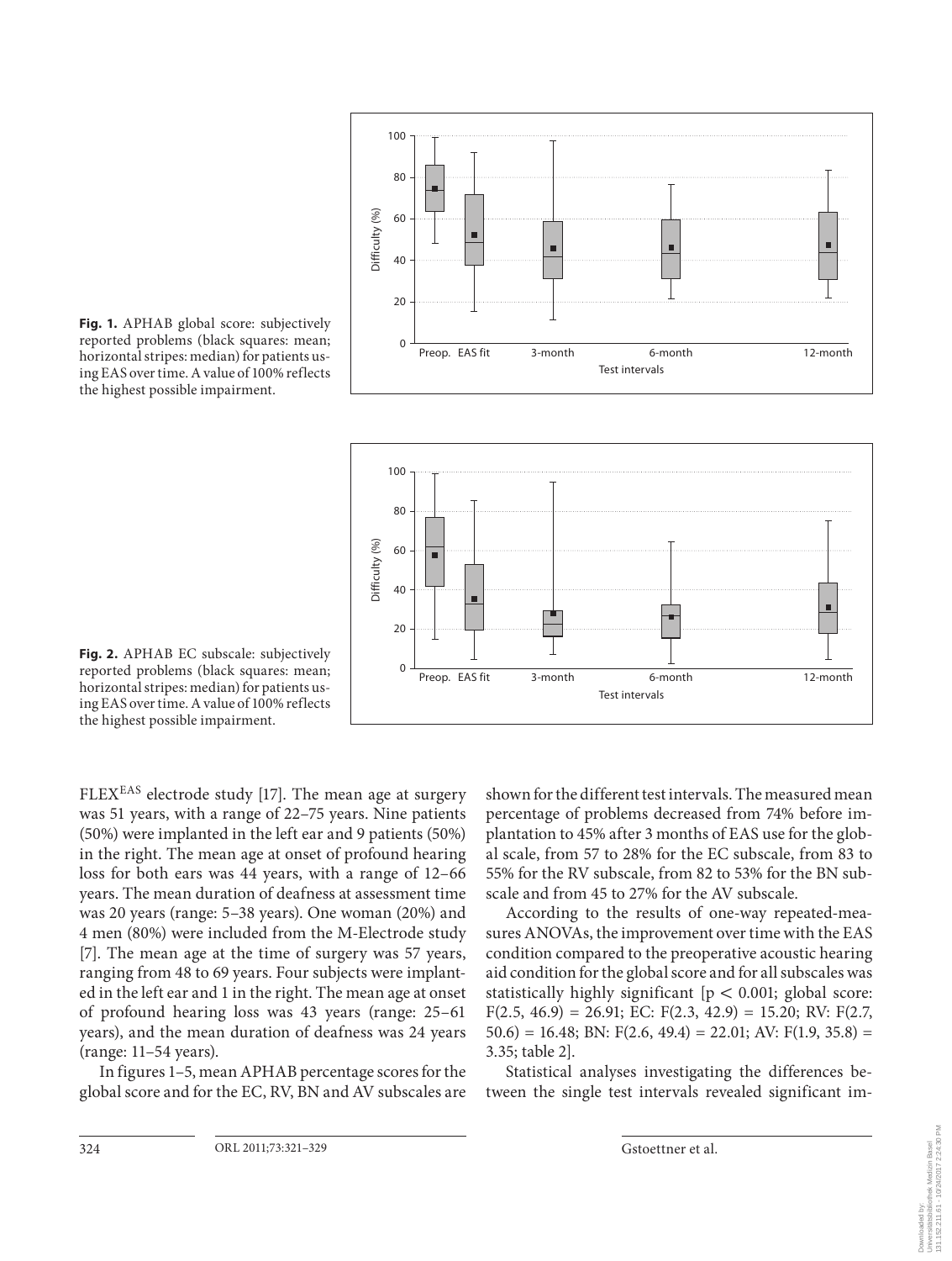

**Fig. 3.** APHAB RV subscale: subjectively reported problems (black squares: mean; horizontal stripes: median) for patients using EAS over time. A value of 100% reflects the highest possible impairment.



**Fig. 4.** APHAB BN subscale: subjectively reported problems (black squares: mean; horizontal stripes: median) for patients using EAS over time. A value of 100% reflects the highest possible impairment.



**Fig. 5.** APHAB AV subscale: subjectively reported problems (black squares: mean; horizontal stripes: median) for patients using EAS over time. A value of 100% reflects the highest possible impairment.

Downloaded by:

Universitätsbibliothek Medizin Basel 131.152.211.61 - 10/24/2017 2:24:30 PM

Downloaded by:<br>Universitätsbibliothek Medizin Basel<br>131,152.211.61 - 10/24/2017 2:24:30 PM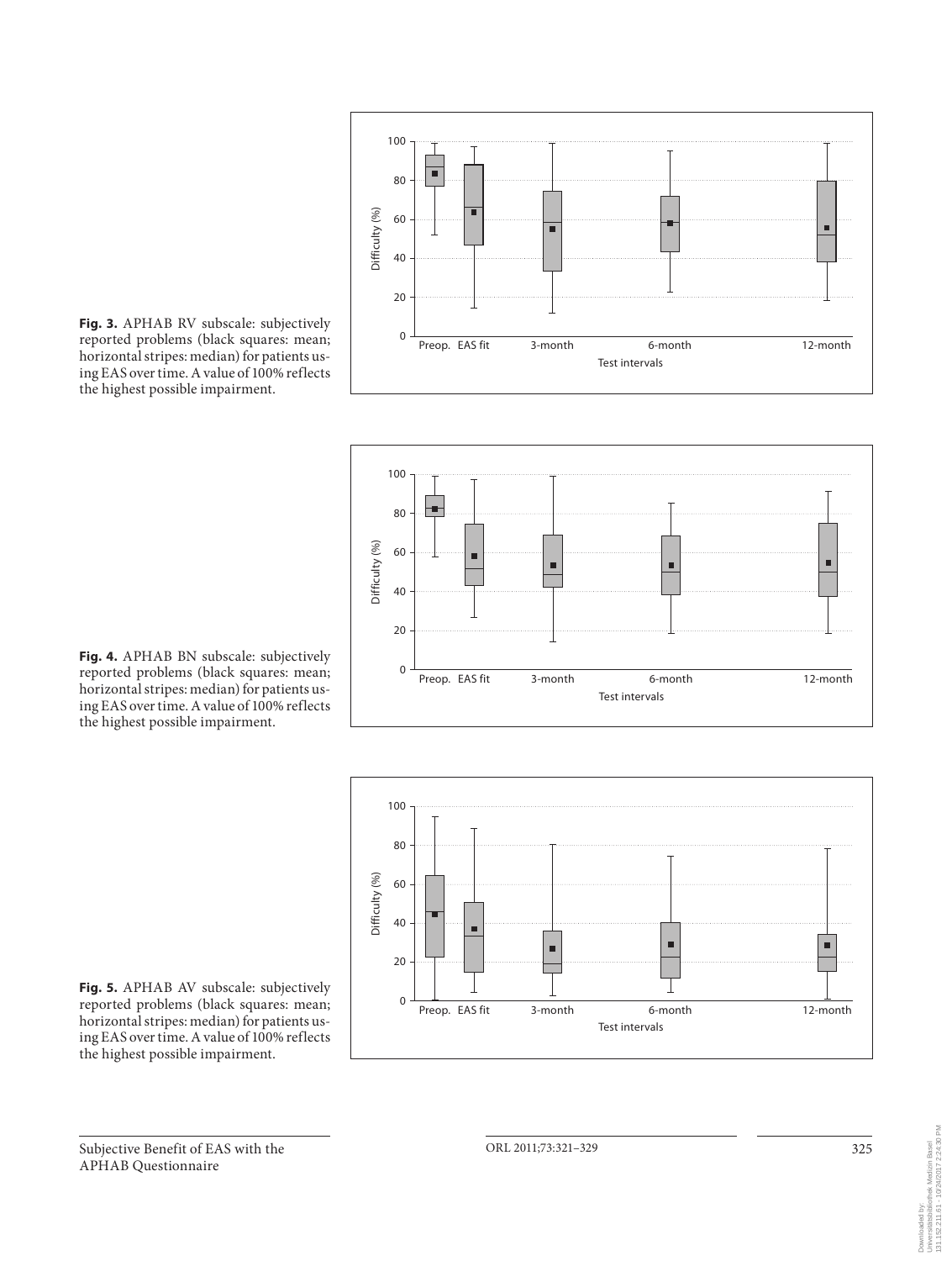

**Fig. 6.** Preoperative results (= hearing aid condition), first fitting and 12-month testing results of Hochmair-Schulz-Moser sentences in noise depicted separately for the whole sample (all:  $n = 23$ ), the FLEX<sup>EAS</sup> sample  $(n = 18)$  and the M-Electrode sample (n = 5). Speech was presented at a level of 65 dB (FLEXEAS [17]) and 70 dB (M-Electrode [7]). The signal-to-noise ratio was set at 10 dB. Horizontal lines of the box plot represent median values, black squares mean values.

**Table 2.** Results of paired-sample t tests to detect mean differences between the single test intervals for the APHAB global score and the EC, RV, BN and AV subscales

|                                                     | Preop. vs.<br>EAS fit | EAS fit vs. $3 \text{ vs. } 6$<br>3 months months |        | 6 vs. 12<br>months |
|-----------------------------------------------------|-----------------------|---------------------------------------------------|--------|--------------------|
| Global                                              |                       |                                                   |        |                    |
| Difference                                          | 23.4                  | 7.9                                               | $-0.6$ | $-1.5$             |
| p value (2-tailed)                                  | < 0.001               | 0.001                                             | 0.768  | 0.405              |
| EC                                                  |                       |                                                   |        |                    |
| Difference                                          | 23.7                  | 8.6                                               | 1.0    | $-5.2$             |
| p value (2-tailed)                                  | 0.001                 | 0.014                                             | 0.700  | 0.018              |
| RV                                                  |                       |                                                   |        |                    |
| Difference                                          | 21.7                  | 9.1                                               | $-2.1$ | 2.1                |
| p value (2-tailed)                                  | < 0.001               | 0.001                                             | 0.409  | 0.487              |
| <b>BN</b>                                           |                       |                                                   |        |                    |
| Difference                                          | 24.7                  | 6.0                                               | $-0.6$ | $-1.3$             |
| p value (2-tailed)                                  | < 0.001               | 0.042                                             | 0.790  | 0.513              |
| AV                                                  |                       |                                                   |        |                    |
| Difference                                          | 7.2                   | 9.4                                               | $-2.5$ | 0.6                |
| p value (2-tailed)                                  | 0.192                 | 0.015                                             | 0.413  | 0.826              |
| Significant results of $p < 0.0125$ are in italics. |                       |                                                   |        |                    |

provement for the global score and almost all subscales between the preoperative testing and the first fitting, and between the first fitting and the 3-month testing. The improvement for the AV subscale between the preoperative testing and the first fitting, and for the BN subscale between first fitting and 3-month testing was not significant. Also, between the 3-month and 6-month testing and between the 6-month and 12-month testing, the difference was not statistically significant for the global score and the subscales, except for the EC subscale (table 2).

 Using the method of Cox and Alexander [12] to evaluate the clinical relevance of the device, the mean differences in benefit scores on the 3 subscales EC, RV and BN between preoperative and first fitting results were higher than 10% (22, 20 and 24%, respectively) and thus reflected with 95% probability a true benefit of EAS. The AV subscale and comparisons between the preoperative and the 6-month as well as the 12-month interval showed a tendency to improved benefit but the results were not significant from a clinical perspective according to the method of Cox and Alexander [12] .

# **Discussion**

 The present study used the APHAB questionnaire to assess the subjective benefits of EAS over the first 12 months after EAS fitting. Although this field of application was initially not intended for the APHAB as it was validated only for use in individuals using hearing aids [12], multiple studies in the past have already demonstrated the applicability of the APHAB questionnaire for investigating the subjective benefits of CIs [14, 18] and EAS [16, 17, 19]. Against this backdrop, we considered the APHAB to be a valid testing method for evaluating the subjective benefits of EAS.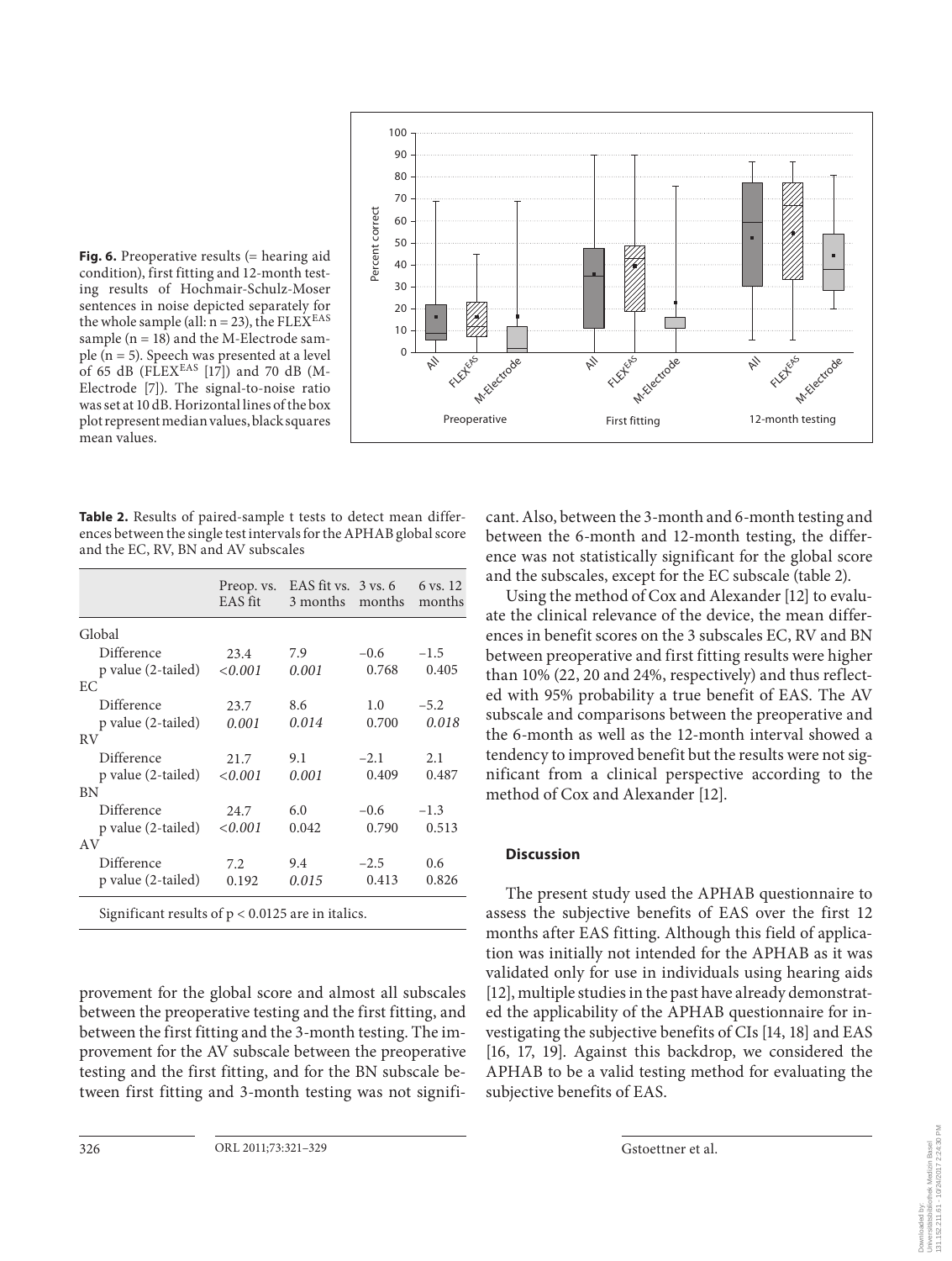

**Fig. 7.** Mean hearing threshold levels of all subjects.

 The results of the APHAB show that subjects perceived an immediate benefit with EAS with statistically significant differences between the acoustic-only amplification pre-operatively and the EAS at the first fitting as well as between the first fitting and the 3-month interval in the global scale and almost all subscales. After this statistically significant decrease in impairment, the scores stabilized following the 3-month interval at this low level of impairment (fig.  $1-5$ ). These results correspond with the objective speech perception results (fig. 6) [for more detailed speech perception results and test conditions, see also 7, 17]. Figure 6 shows the improvement in speech perception over time in the Hochmair-Schulz-Moser sentence test in noise. We decided to use the Hochmair-Schulz-Moser sentence test for a direct comparison here as it is the test closest to a 'real-life' situation and is thus best to be compared with the APHAB, in which the impaired patients report their amount of trouble with communication and noise in everyday situations. The improvement was statistically significant for the combined groups [repeated-measure ANOVAs:  $F(2, 38) = 11.81$ ;  $p <$ 0.001] and for the FLEX<sup>EAS</sup> group  $[F(2, 30) = 12.07; p <$ 0.001] but not for the M-Electrode group  $[F(2, 6) = 2.85;$   $p = 0.237$ . Furthermore, the difference was statistically significant between the preoperative and the first fitting interval ( $p = 0.008$ ) and between the first fitting and the 12-month interval ( $p = 0.021$ ). Thus, the APHAB results as well as the speech perception results correlate very well and demonstrate an immediate benefit of EAS, suggesting that the APHAB is a suitable method of measuring subjective benefits of EAS. However, in contrast to the objective speech perception results, which improved over a longer period of time (Hamzavi et al. [20]: up to 72 months; Tyler et al. [21]: up to 18–30 months), suggesting that more time to get accustomed to a device and/or a new coding strategy further increases speech perception, the APHAB results in our study stabilized after the 3-month interval, which might be attributed to fulfilled expectations.

 It is furthermore interesting to note that this immediate benefit, especially the benefit between the preoperative and first fitting interval, could be observed considering that all subjects experienced a drop in the threshold levels after surgery at the critical frequencies of 125, 250 and 500 Hz (fig. 7). Subjects had a mean hearing loss of 12 dB (SD = 11) at 125 Hz, of 14 dB (SD = 12) at 250 Hz and of 22 dB ( $SD = 17$ ) at 500 Hz between preoperative testing and first fitting. After this initial drop, the residual hearing was stable over time and therefore should not have had a further influence on the results presented here (fig. 7). Our results suggest that EAS users have relevant subjective and objective benefit from the treatment even if some hearing is lost postoperatively.

 Similar APHAB results, showing an immediate benefit, are also reported in an EAS study by Skarzynski et al. [5]. In the APHAB global scores, subjects showed statistically significant differences between the preoperative and the 6-month intervals ( $p = 0.085$ ) as well as between the preoperative and the 12-month intervals ( $p = 0.087$ ), but not between the 6- and the 12-month intervals. According to Skarzynski et al., the level of (direct) benefit reported by subjects may also reflect if the fitting parameters correspond with the individual's needs or if changes in fitting have to be made. In their study, the results in the AV subscales worsened within the first months after implantation. Skarzynski et al. related this increased impairment to the fact that the subjects were not accustomed to the sound and that the fitting parameters put too much emphasis on the high frequencies. In our study, an improvement in the AV condition was still observable, although it was not statistically significant for the majority of test intervals. Nevertheless, the explanation by Skarzynski et al. [5] for the worsened results in their AV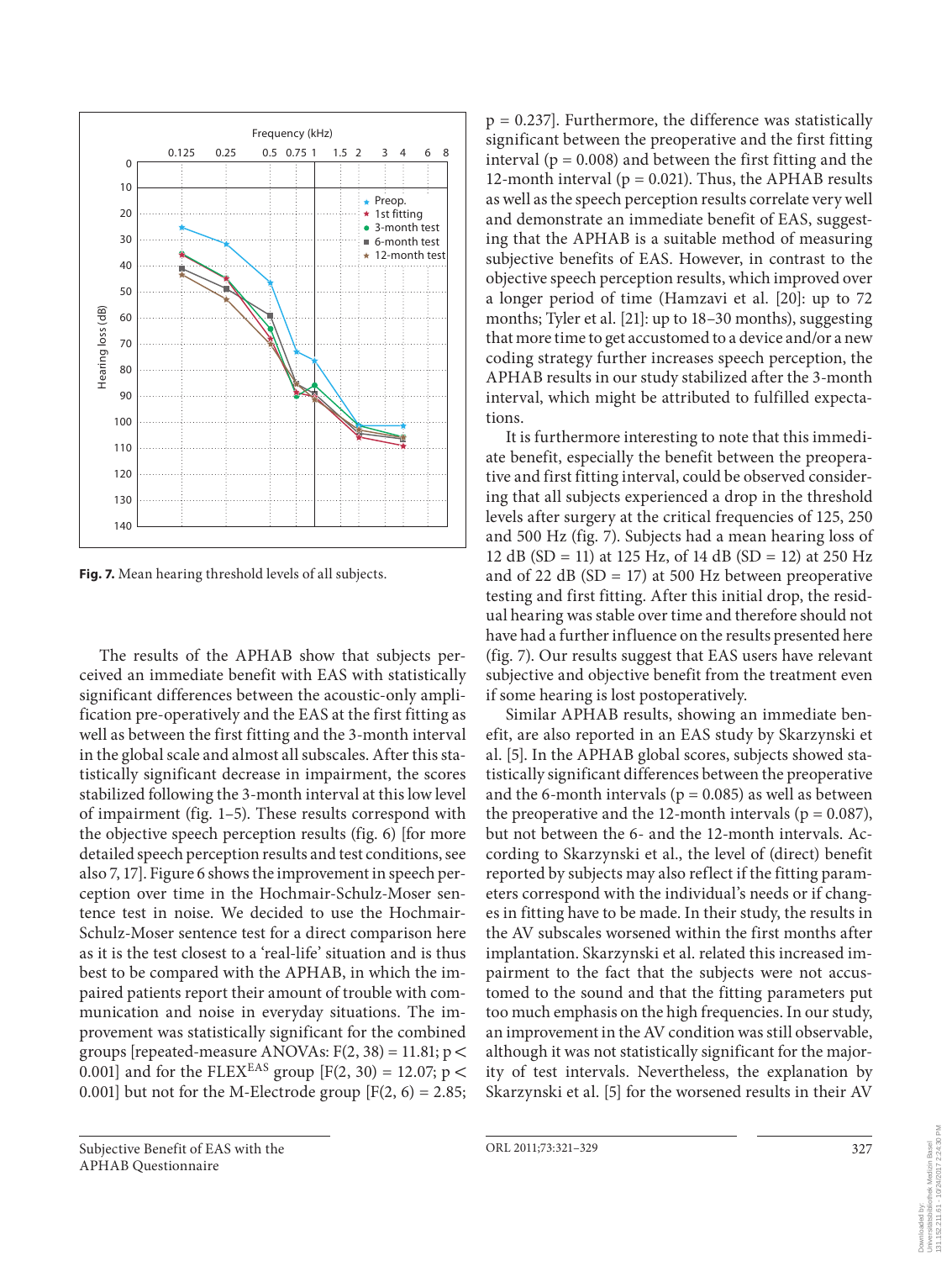subscale, suggesting that time of adjustment and fitting parameters might have an influence on subjectively perceived benefits with EAS, might also be the reason for the only small, statistically not significant improvement in the given AV subscale results in our study. The APHAB thus allows not only to observe the degree of subjective benefit, but it can also be considered as a tool to assess the adjustment of different fitting parameters.

 As mentioned previously, the APHAB was designed and used in this study for hearing-impaired patients to report the amount of trouble they are having with communication and noise in everyday life between the preoperative and postoperative situations. Generally, it would also be interesting to compare EAS APHAB results not only with preoperative results, but also with subjective results in the CI condition. Many studies have shown the benefits of EAS in comparison to electric stimulation alone with various types of speech and music tests (see Talbot and Hartley [22] for detailed study references). However, the analysis of superiority of EAS over electric stimulation only was not the aim of this study. Our focus was directed at demonstrating the subjectively reported benefits gained with EAS over time. We furthermore believe that it is not possible to compare the CI-only and EAS conditions within the same patient using the APHAB. For comparing APHAB results in CI and EAS conditions within the same patients, they would have to use both conditions for the same amount of time. However, this would be unethical as patients would be deprived from the use of a potentially better mode of stimulation. Additionally, this would not be possible in some patients without having to plug one or both ears over the whole testing period if their residual hearing was good enough to perceive acoustic information even without a hearing aid. Furthermore, it could produce bias concerning the experience with electric stimulation.

 The only valuable possibility to assess superiority of EAS over electric stimulation only using the APHAB would be to compare two groups of patients according to their postoperative residual hearing status: (1) patients with preserved residual hearing, i.e. EAS users, and (2) patients who lost all their residual hearing during surgery, i.e. CI-only users.

 In our study, only those subjects from both clinical trials [7, 17] who had preserved residual hearing, and thus EAS users, were included. Subjects with loss of residual hearing, and thus CI-only users, were not followed up with the APHAB. This might be interpreted as a weakness of this study as no comparison of APHAB results between CI and EAS users was done. However, as stated above, it was not the objective of this study to investigate the superiority of EAS over CI-only. At the same time, this aspect is undoubtedly a topic of major interest and should be investigated in future studies.

# **Conclusion**

 The excellent improvements in the global scale and the subscales as well as the clinical significance suggest that EAS provides great subjective benefit immediately as well as over time and compared to acoustic amplification only.

# **Acknowledgements**

 The authors gratefully acknowledge Edda Amann for statistical analyses, Denise Shepherd for data management as well as Jasmin Stadel for her writing assistance, all on behalf of MED-EL.

# **Disclosure Statement**

The authors report no conflicts of interest related to this study.

#### **References**

- 1 Von Ilberg C, Kiefer J, Tillein J, Pfenningdorff T, Hartmann R, Sturzebecher E, Klinke R: Electric-acoustic stimulation of the auditory system. New technology for severe hearing loss. ORL J Otorhinolaryngol Relat Spec 1999;61:334–340.
- 2 Kiefer J, Gstoettner W, Baumgartner W, Pok S, Tillein J, Ye Q, Von Ilberg C: Conservation of low frequency hearing in cochlear implantation. Acta Otolaryngol 2004;124:272– 280.
- 3 Skarzynski H, Lorens A, Piotrowska A, Anderson I: Preservation of low frequency hearing in partial deafness cochlear implantation (PDCI) using the round window surgical approach. Acta Otolaryngol 2007;127: 41–48.
- 4 Gstoettner W, Kiefer J, Baumgartner W, Pok S, Peters S, Adunka O: Hearing preservation in cochlear implantation for electric acoustic stimulation. Acta Otolaryngol 2004; 124: 348–352.
- 5 Skarzynski H, Lorens A, Piotrowska A, Anderson I: Partial deafness cochlear implantation provides benefit to a new population of individuals with hearing loss. Acta Otolaryngol 2006;126:934–940.
- 6 Fraysse B, Burdo S, Ramsden R, Deguine O, Klenzner T, Lenarz T, Rodriguez M, Von Wallenberg E, James C: Residual hearing conservation and electroacoustic stimulation with the Nucleus 24 contour advance cochlear implant. Otol Neurotol 2006;27: 633.